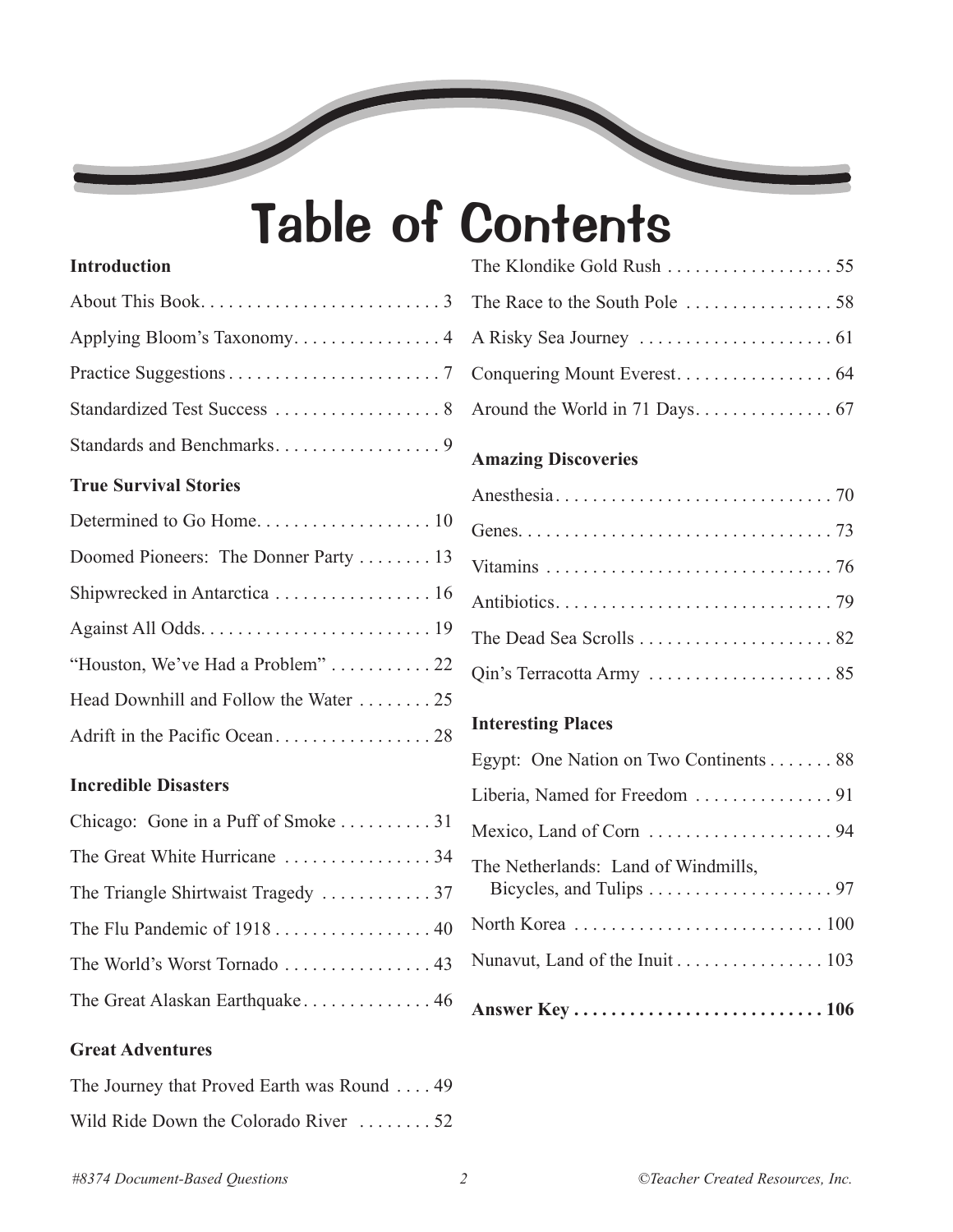## About This Book

The primary goal of any reading task is comprehension. *Document-Based Questions for Reading Comprehension and Critical Thinking* uses high-interest grade-level nonfiction passages, related documents, and critical thinking assessment practice to help you develop confident readers who can demonstrate their skills on standardized tests. In addition, you will build the comprehension skills necessary for a lifetime of learning.

There are five topic areas with six or seven lessons in each. Each lesson consists of three pages: a passage, a related document, and an assessment practice page containing multiple choice, true/false explain, and short-answer document-based questions. This gives your students practice in all of the question types used in standardized testing. The students respond to the document-based questions based on the information gleaned from the passage plus its related document. Such questions improve a student's ability to apply prior knowledge, integrate information, and transfer knowledge to a new situation.

### **Readability**

These passages have a 4.0–4.9 reading level based on the Flesch-Kincaid Readability Formula. This formula, built into *Microsoft® Word™*, determines readability by calculating the number of words, syllables, and sentences. Average readability was determined for each of the five topic areas. The topics are presented in order of increasing difficulty.

The documents are not leveled. Many of them are historical pieces and therefore replicated with the exact wording. Some terminology may be challenging, but your students can handle difficult words within the context given.

### Preparing Students to Read Nonfiction Text

One of the best ways to prepare students to read expository text is to read a short selection aloud to them daily. Reading expository text aloud is critical to developing your students' ability to read it themselves. Since making predictions is another way to make students tap into their prior knowledge, read the beginning of a passage, then stop, and ask them to predict what might occur next. Do this at several points throughout your reading of the text. By doing this, over time you will find that your students' ability to make accurate predictions increases.

Your questions will help students, especially struggling readers, focus on what's important in a text. Also, remember the significance of wait time. Research has shown that the amount of time an educator waits for a student to answer after posing a question has a critical effect on learning. So after you ask a student a question, silently count to five (ten if you have a student who really struggles to put his or her thoughts into words) before giving any additional prompts or redirecting the question to another student.

Talking about nonfiction concepts is also important. Remember, however, that discussion can never replace reading aloud because people rarely speak using the vocabulary and complex sentence structures of written language.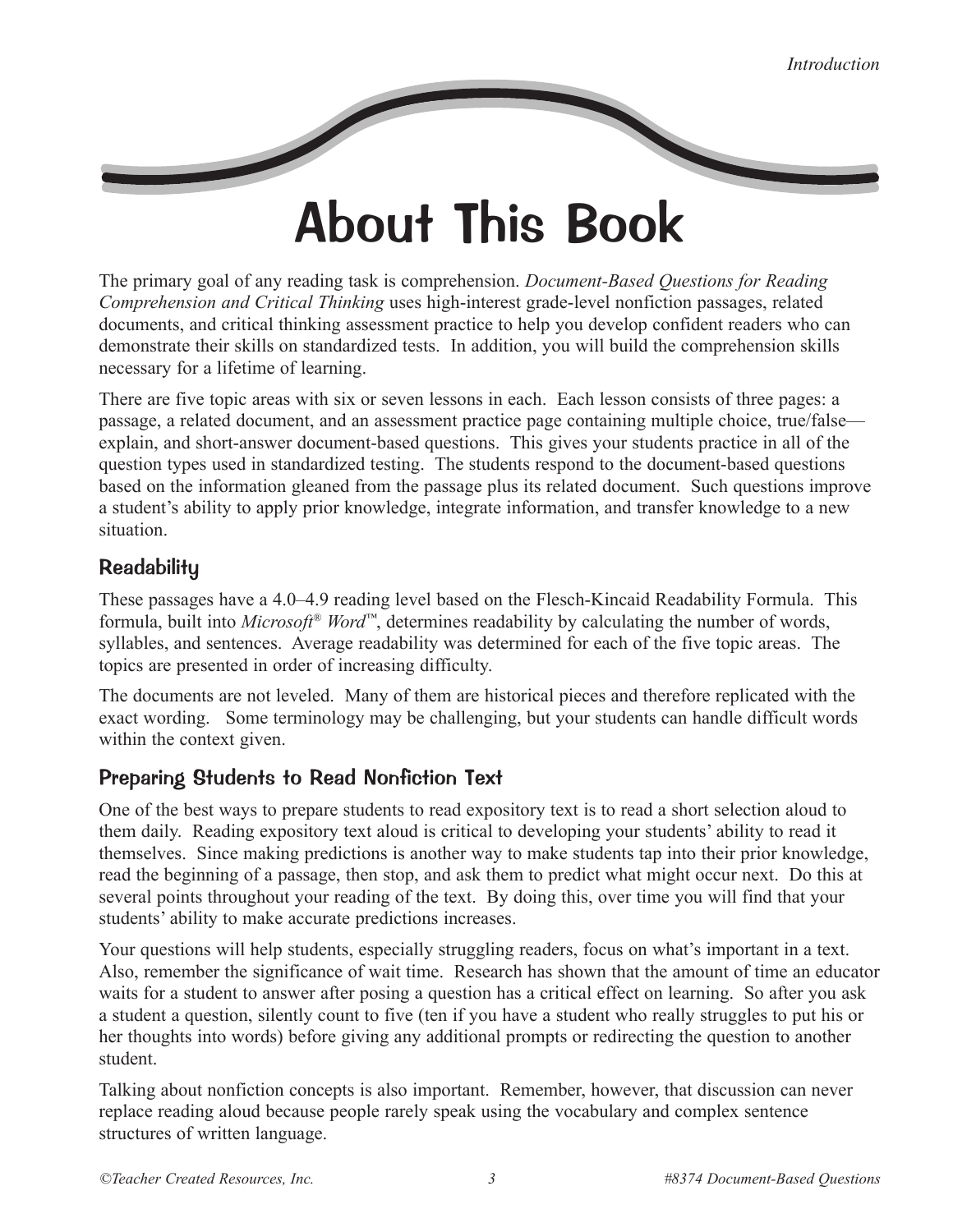## Around the World in 71 Days

On February 17, 2005, a British woman set a world record. She sailed around the globe in the fastest time ever. Ellen MacArthur went 27,000 miles in 71 days, 14 hours, 18 minutes, and 33 seconds. She beat the prior record by more than 32 hours.

MacArthur was alone on her boat. Sailing solo took real skill. Based on changes in wind speed and direction, she had to steer the boat and trim the sails. A full crew usually does such tasks. She had to pay attention to navigational charts and weather conditions in order to use the weather to her advantage. And she had to be able to fix anything on board. To do all that, MacArthur had to stay awake. So each day she slept for just four hours in 30-minute naps. She had freeze-dried meals to which she was could add boiling water. But she only got water to boil twice on her single-burner stove. So she ate most of the meals dry. She drank desalinated seawater.

When MacArthur set sail on November 28, 2004, she knew that a dangerous journey lay ahead. She faced the swells of 30-foot-high waves. She had to dodge huge icebergs. And in the stormy Southern Ocean, gale force winds almost flipped her boat. Fortunately she had had her 70-foot-long vessel, the *B & Q*, designed with such challenges in mind.

She dealt with other problems, too. When the *B & Q* was close to the equator, it was hot and humid. At other points of the trip, MacArthur shivered from the cold. Sometimes strong winds made things fly around the cabin. Several times wild waves caused her to fall and hit her head.

The generator broke down. Fumes leaked into her cabin. While trying to fix it, she burnt her arm. Twice the mast was damaged. Both times she had to climb it to do repairs. Strong winds whipped her and the rigging around. She came down feeling beaten and badly bruised. Then, on her 63rd day, she nearly ran into a large whale.

The 28-year-old sailor crossed the finish line tired but happy. For her courage and skill, the queen gave her the female form of knighthood. Now she is Dame Ellen MacArthur.

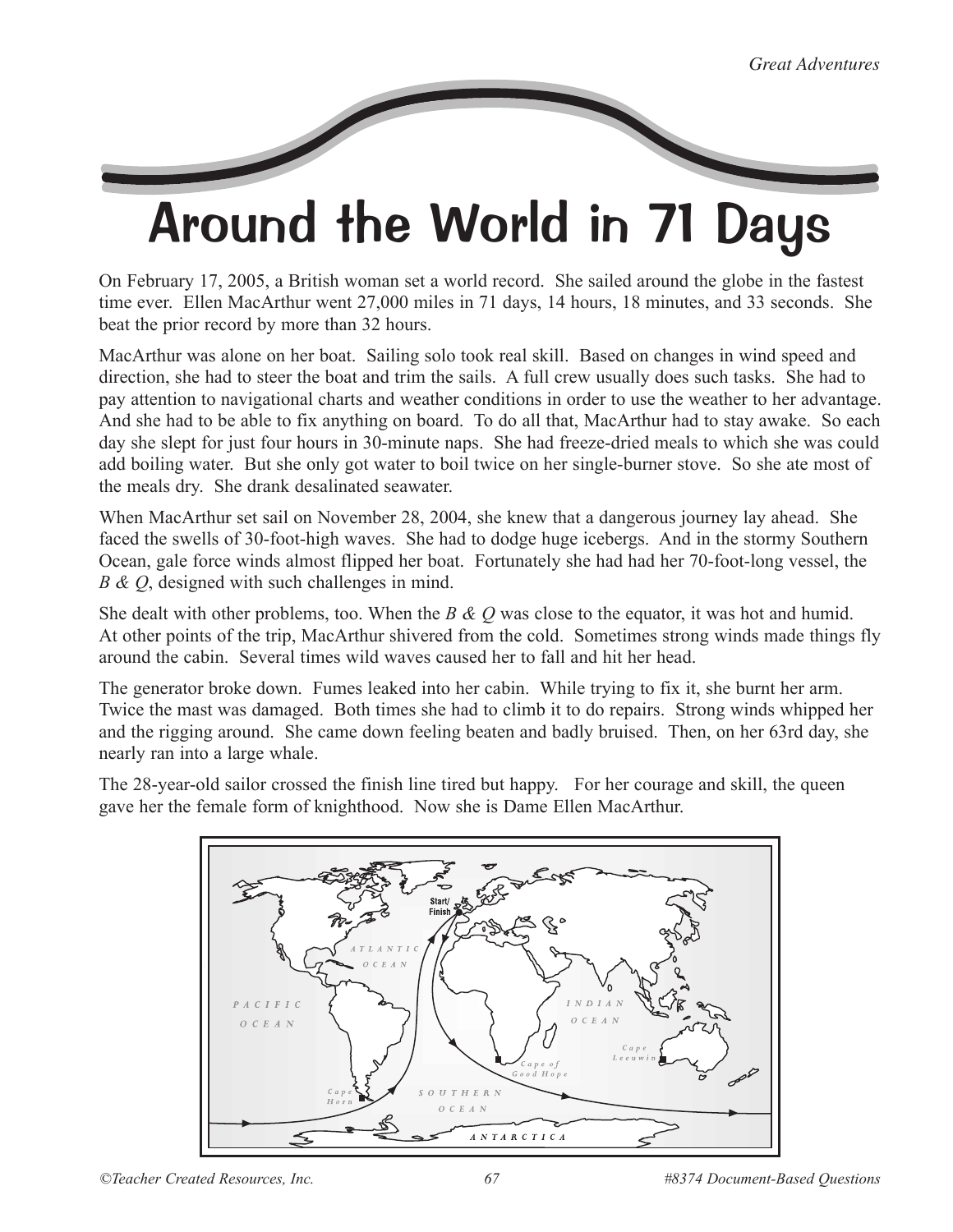# Around the World in 71 Days

You know that the ocean's water is salty. But did you know that drinking salt water can kill a person? The human body cannot stand too much salt. The body's cells give off water in an attempt to dilute the saltiness of the sea water. As the cells lose water, the body dehydrates (gets too dry).

But sea water can be made safe to drink. It can be changed into fresh water through a desalination pump. It takes 1,000 pumps by hand to get one cup of fresh water!



## Desalination Pump

*#8374 Document-Based Questions 68 ©Teacher Created Resources, Inc.*